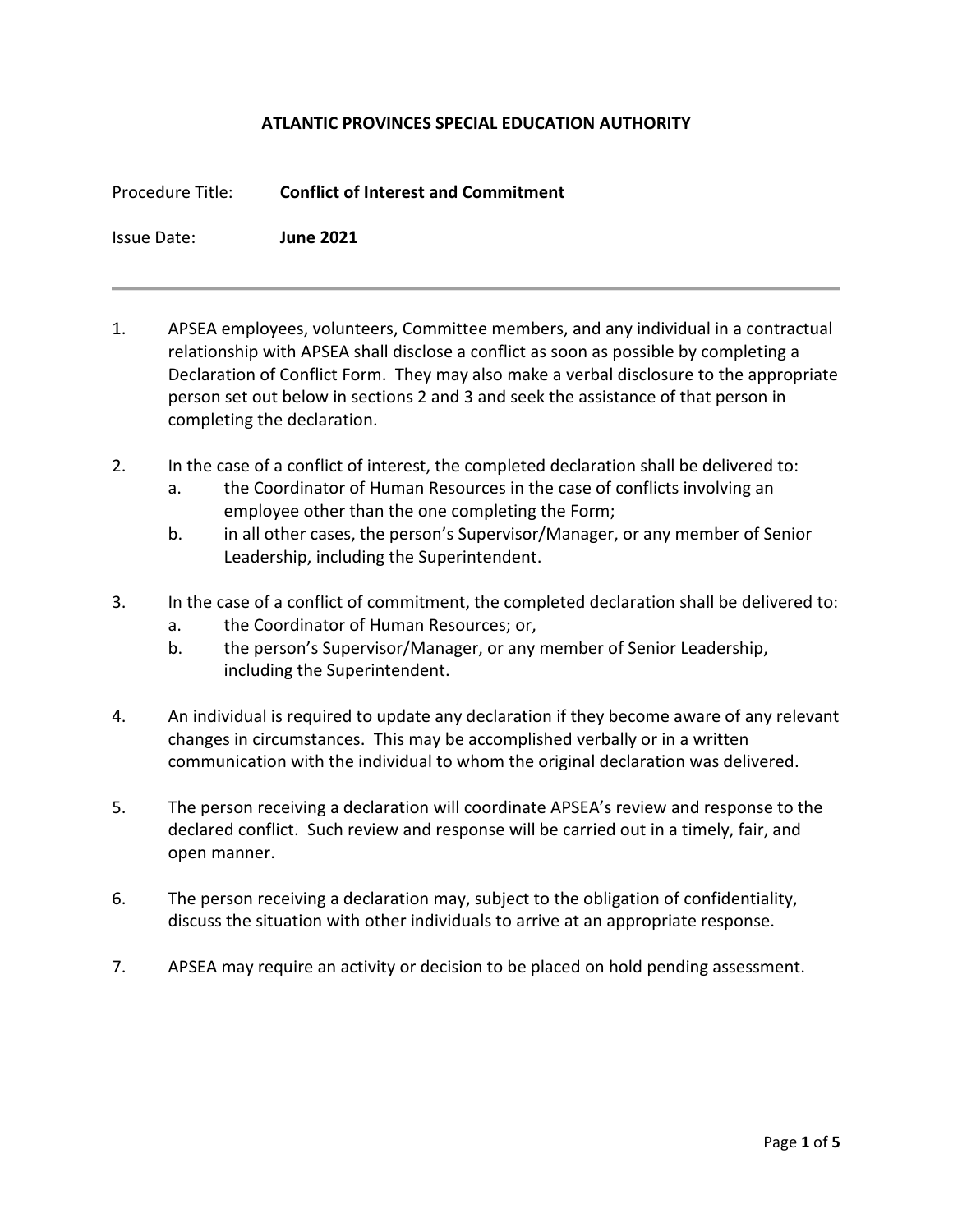- 8. APSEA may make any of the following determinations:
	- a. no conflict exists;
	- b. a conflict exists but can be managed, through personal undertakings of the employee in conflict or by other means and that such management is consistent with the values of integrity and public accountability and will withstand the test of reasonable independent scrutiny; or
	- c. a conflict is of such a nature that it cannot be managed in a manner consistent with the values of integrity and public accountability, in which case, APSEA may take necessary steps to eliminate the conflict.
- 9. The resolution of the conflict shall be placed in the employee's official employment file, except where resolution results in a finding of "no conflict" under section 8(a), in which case, the declarant may opt to have all relevant records removed from their file.

#### Procedure Supports

- 4.07 Conflict of Interest and Commitment Policy
- Declaration of Potential Conflict of Interest and Commitment Form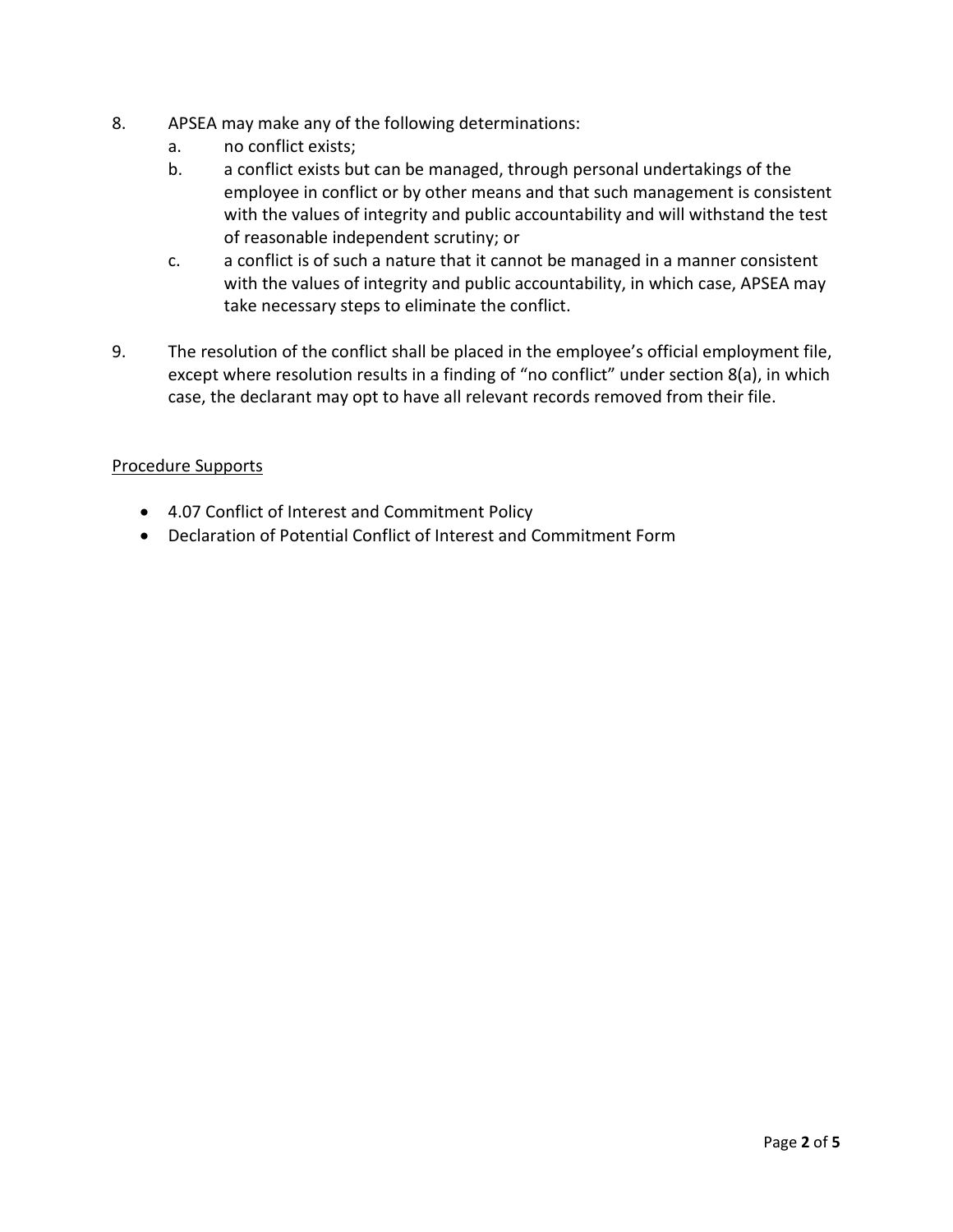# **EXAMPLES OF POLICY BREACHES**

It is not possible to list each and every behavior which could violate this policy. Employees are expected to exercise sound judgement, consider the principles that shape the policy, and when in doubt seek guidance, to avoid breaches of the policy.

The following, while not a comprehensive list, provides examples and explanations of conflict of interest and commitment situations. It is important to remember that, even if you do not actually take advantage of these situations in favour of yourself or someone close to you, there is still a potential that others will suspect that you may do so. Even in the case of a gift given to you, there may be a perception that the gift was given in an effort to gain favour, which also places you in conflict. This perception of conflict can be reduced or eliminated by full disclosure and, where necessary, other measures as suggested or required by APSEA. Not only do the procedures under this policy serve APSEA's Mission, Vision, and Guiding Principles, they also serve to protect your reputation.

# **EXAMPLES OF EMPLOYEE CONFLICT OF INTEREST**

#### (1) *Potential to Favour Outside Interests*

Conflicts like this exist if you are involved in any APSEA discussion, vote, or decision from which you or a person close to you (family, friend, business colleague) could derive a financial benefit. Examples of situations where conflicts of interest could arise include:

- (a) Being involved in decision-making about contracts, programs, services, leases, equipment rental, material supply, etc., even if your involvement is only at the discussion stage;
- (b) Actually entering into a contract with a third party on behalf of APSEA;
- (c) Managing (supervising or controlling) and/or directing (guiding or conducting) an APSEA program to serve the needs of yourself or a person close to you, rather than or in preference to the needs of APSEA;
- (d) Encouraging or requiring employees to purchase services, supplies, materials, etc. resulting in a potential financial advantage to yourself or someone close to you.
- (e) Accepting significant gifts or special favours for personal gain from private organizations or individuals with whom APSEA does business, or from colleagues, without complete disclosure to and approval from your Supervisor/Manager.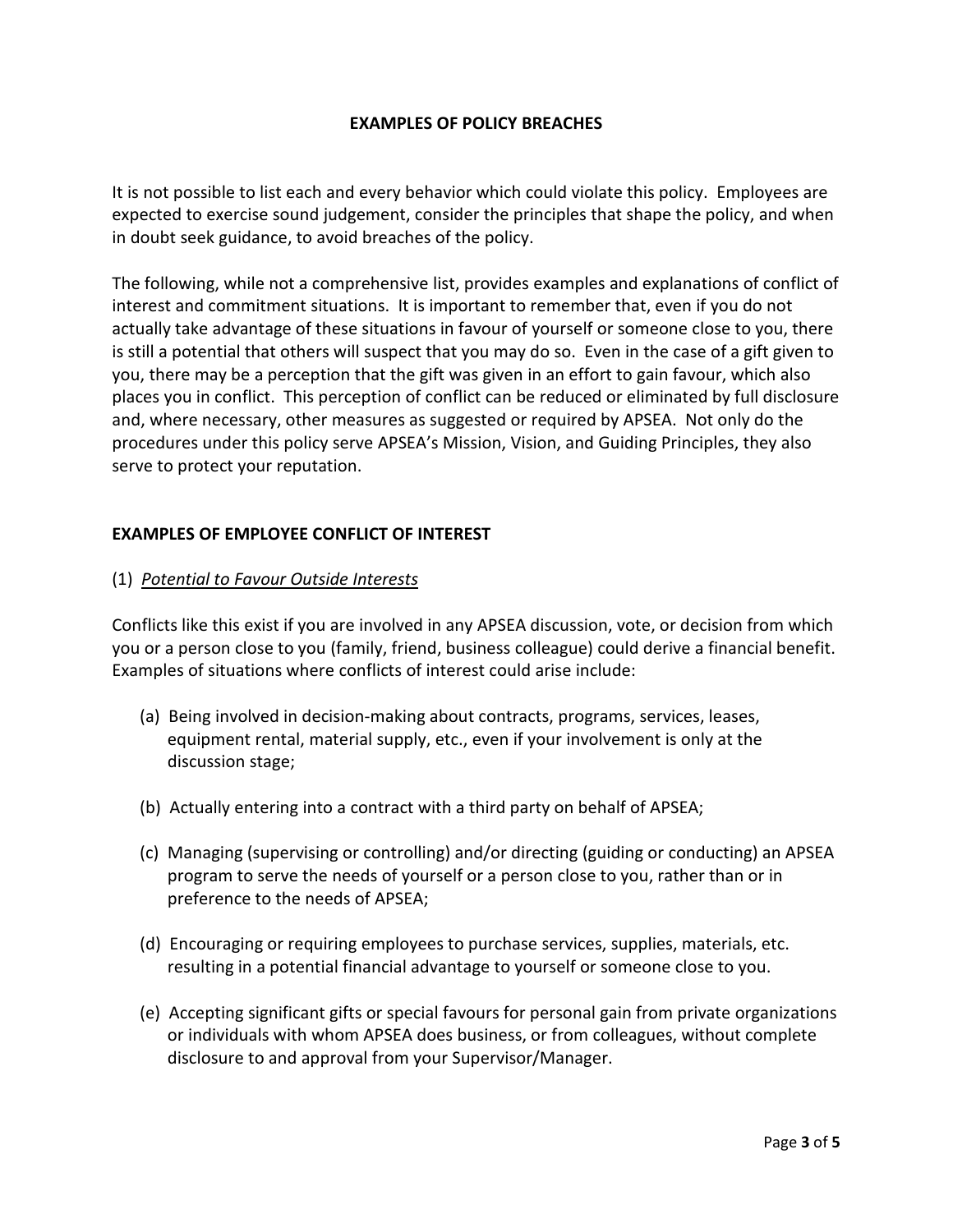# (2) *Inappropriate Use of APSEA Personnel, Resources or Assets*

Conflicts of interest may also arise if you are in a position to use APSEA resources for non-APSEA activities. Examples include:

- (a) Engaging APSEA employees on APSEA time to carry out work for an enterprise in which either the individual or a person with a relationship to that individual has a financial or other interest;
- (b) Unauthorized and non-reimbursed use of APSEA resources or facilities to benefit a private concern in which either the individual or a person with a relationship to that individual has a financial or other interest. This includes assets which are deemed surplus and must be disposed of according to APSEA policy.

#### (3) *Inappropriate Use of Information*

Another area of conflict of interest involves taking advantage of information acquired in the performance of APSEA activities and duties. Examples include:

- (a) Using for personal gain or other unauthorized purposes, privileged information acquired as a result of the individual's APSEA activities; such information might include knowledge of forthcoming developments requiring contractor selection, etc.
- (b) Unreasonably delaying publication of information or effecting premature release of information to secure personal gain or to secure gain for a person with whom an individual has a relationship.

#### (4) *Employment and Evaluative Relationships*

Exploiting APSEA relationships and one's own role in the performance of APSEA duties to benefit yourself or a person close to you, also places you in a conflict situation. Examples include:

- (a) Participating in the selection, supervision, advising, evaluation, or discipline of an employee with whom the individual has a personal relationship including consensual romantic and/or sexual relationship.
- (b) Participating in the personnel decisions (selection, supervision, evaluation, approval/ denial of increments/performance pay, etc.) involving a person with whom the individual has either a familial or a personal relationship (including consensual romantic and/or sexual relationships).